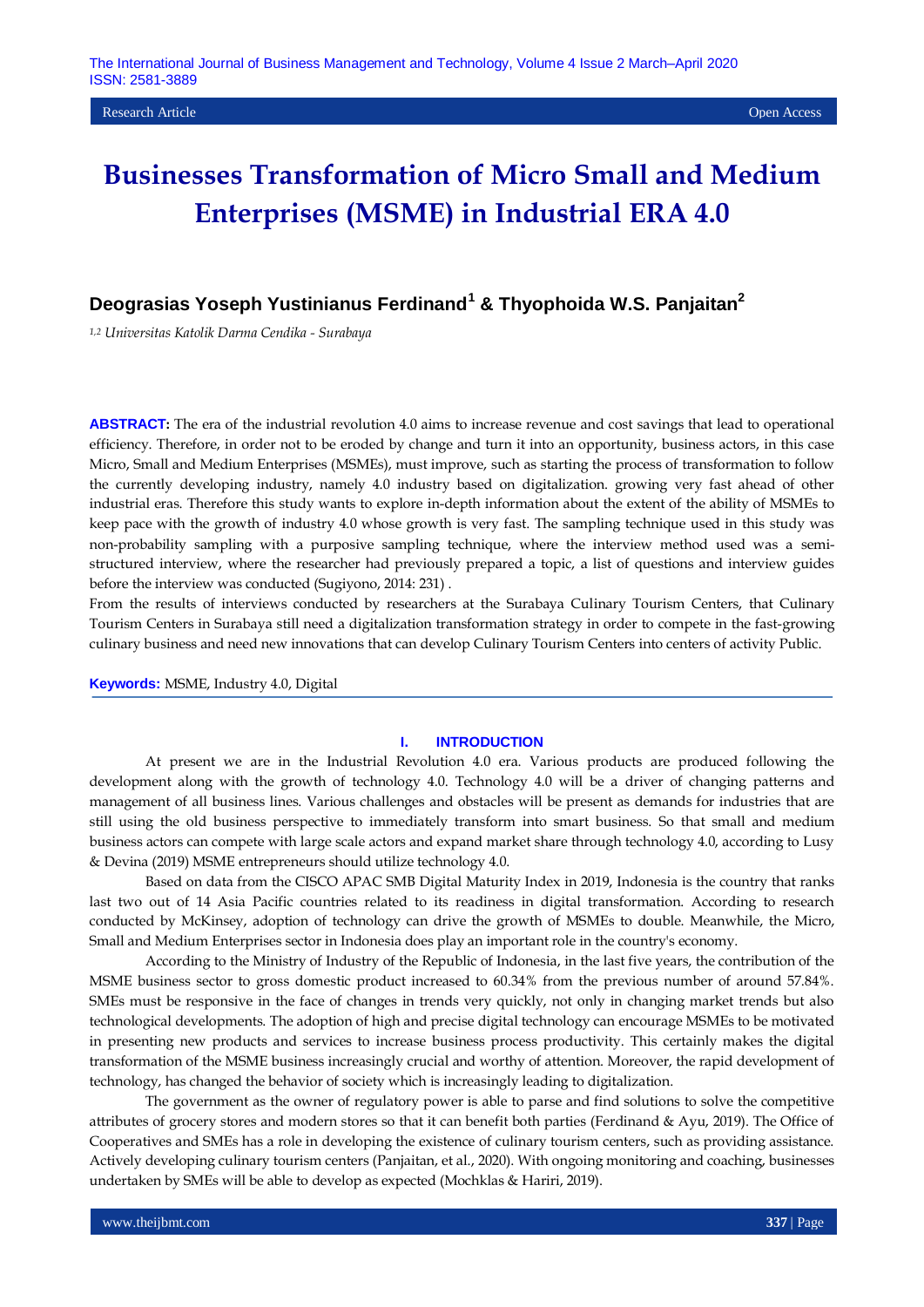The government must continue to support and oversee online trade and ensure that regulations regarding online trade are running well (Mukarromah, et al., 2018). The future of MSMEs can be seen by the extent to which business people can utilize existing technology, but unfortunately there are a large part of MSMEs who still do not know anything about digitization and they are still dependent on traditional and manual patterns, the main factor being "Technology Stuttering". Besides the technological stuttering factor, one of the factors that cause digitalisation is the lack of the role of government officials in combating crime in the world of technology/digitalization, for example, until now there are still many social media accounts (digitalisation) that offer pseudo products/services which certainly not only harm consumers but also impacted MSME entrepreneurs in the same field.

The special purpose of this research is Knowing the extent of the transformation of MSMEs in the face of the industrial era 4.0. While the final target of this research is to make MSMEs have high competitiveness and can provide maximum contribution to improving people's welfare. SMEs have a very big role for the economic improvement of a region because it has a large "economic cake". If MSMEs are not transformed in the digital era, they will not be able to develop optimally, therefore it is necessary to know the extent to which MSMEs transformed in the industrial era 4.0, which in turn could improve MSME competitiveness, so that MSME business growth could increase which impacted on increasing people's welfare. also.

### **II. LITERATURE REVIEW**

#### **Definition of the Industrial Revolution 4.0**

The stages of the industrial revolution are as follows (Sun, 2018), the first Industrial Revolution took place 1750- 1870 marked by mechanization, steam power and water power. Entrepreneurship focuses on creating new markets and creating work systems (on the production floor). The second industrial revolution took place in 1870-1980 marked by mass production line, assembly line & electricity. Entrepreneurship focuses on mass production and international national trade. The third industrial revolution that took place in 1980-2011 was marked by computer automation. Entrepreneurship focuses on digitalization and multi-national companies. The fourth industrial revolution taking place in 2011-now characterized by cyber physical systems, the internet of things & robotics, cloud computing, cognitive computing, big data. Entrepreneurship focuses on business interconnection, smart outomation, drones and others.

In the era of the 4th industrial revolution, opportunities and challenges also emerged. Threats in the form of job loss (termination of employment) and production excellence for developed countries. Among the opportunities are product-as-service, collaborative economics, and digital services and digital exports. This is a market that is currently underdeveloped in Asia but has great potential given the geography, demographics and urbanization that is taking place in Asia. Anticipation of the negative impact of the industrial revolution 4.0 in the form of job loss is to encourage entrepreneurial attitudes. Thus new businesses will emerge based on the technology that developed in the 4.0 industrial revolution. Government policies need to accommodate the growth of entrepreneurial attitudes and practices from the world of education to the world of education (Naude, 2017).

#### **Micro, Small and Medium Enterprises (MSME)**

In the Indonesian economy, MSMEs are the business group that has the largest number and is proven to be resistant to various kinds of economic crisis shocks. Business criteria that are included in Micro and Small and Medium Enterprises have been regulated in a legal umbrella. Based on Law Number 20 of 2008 concerning Micro, Small and Medium Enterprises (MSMEs) there are several criteria that are used to define the terms and criteria of Micro, Small and Medium Enterprises.

According to Rahmana (2008), some institutions or agencies even provide their own definitions for Small and Medium Enterprises (UKM), including the State Ministry of Cooperatives and Small and Medium Enterprises (Menegkop and UKM), the Central Statistics Agency (BPS), Decree of the Minister of Finance No. 316 / KMK.016/1994 dated June 27, 1994. The definitions of SMEs submitted differed from one another. According to the Ministry of State for Cooperatives and Small and Medium Enterprises (Menegkop and UKM), what is meant by Small Business (UK), including Micro Business (UMI), is a business entity that has a net worth of at most Rp 200,000,000, excluding land and business premises, and have annual sales of up to Rp 1,000,000,000. Meanwhile, Medium Enterprises (UM) are business entities owned by Indonesian citizens who have net assets greater than Rp. 200,000,000 s.d. Rp 10,000,000,000, excluding land and buildings.

The Central Statistics Agency (BPS) provides a definition of SMEs based on the quantity of labor. Small businesses are business entities that have a workforce of 5 to 19 people, while medium businesses are business entities that have a workforce of 20 to. 99 people. Based on the Decree of the Minister of Finance No. 316/KMK.016/1994 dated June 27, 1994, small businesses are defined as individuals or business entities that have carried out activities/businesses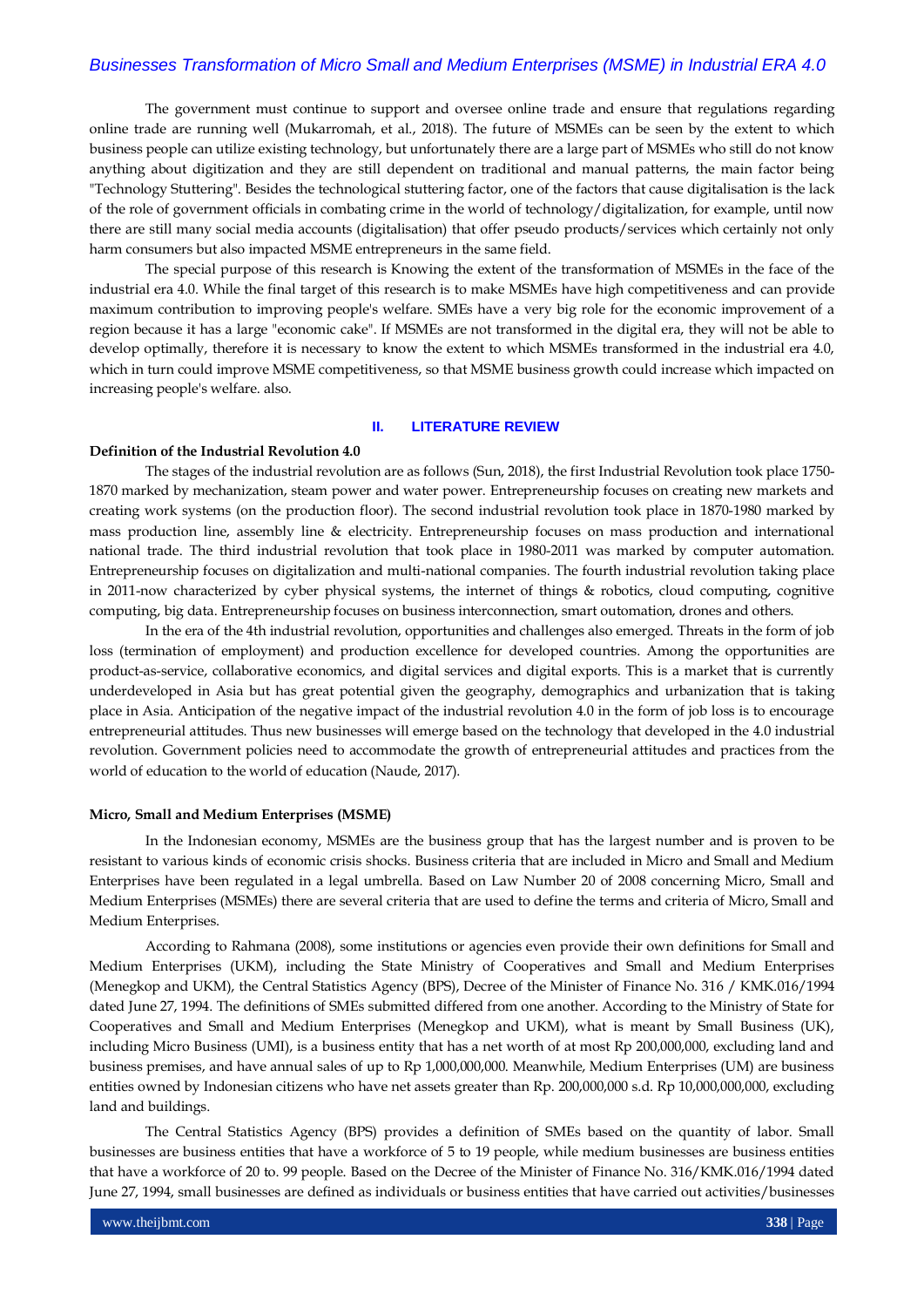that have sales/turnover per year as high as Rp. 600,000,000 or assets/assets as high as - a maximum of Rp 600,000,000 (excluding land and buildings occupied) consisting of: (1) business units (Fa, CV, PT, and cooperatives) and (2) individuals (craftsmen/home industries, farmers, breeders, fishermen , forest encroachers, miners, merchants of goods and services).

### **Criteria for Micro, Small and Medium Enterprises (MSMEs)**

Criteria for Small and Medium Enterprises Based on Development, from the perspective of its development Rahmana (2008) groups MSMEs into several criteria, namely:

- a. Livelihood Activities, are Small and Medium Enterprises that are used as employment opportunities to earn a living, more commonly known as the informal sector. An example is a street vendor.
- b. Micro Enterprise, is a Small and Medium Enterprises that have the nature of artisans but do not yet have the nature of entrepreneurship.
- c. Small Dynamic Enterprise, is a Small and Medium Enterprise that has an entrepreneurial spirit and is able to accept subcontracting and export jobs
- d. Fast Moving Enterprise, is a Small and Medium Enterprise that has an entrepreneurial spirit and will transform into a Big Business.



**Figure 1. CISCO digital maturity model**

Based on the CISCO Digital Maturity Model approach to four dimensions, MSMEs are classified into four digital stages:

- a. Stage 1: Digital Indicator
- b. Stage 2: Digital Observer
- c. Stage 3: Digital Challenger
- d. Stage 4: Digital Native

### **III. RESEARCH METHODOLOGY**

This type of research used in this study is qualitative research. According to Sugiyono (2014), qualitative research means the process of exploration and understanding the meaning of individual and group behavior, describing social problems or humanitarian problems. The research process includes making research questions and procedures that are still temporary, collecting data on participant settings, inductive data analysis, building partial data into themes, and then providing interpretations of the meaning of data. The final activity is to make a report into a flexible structure. The research method used in this study is a qualitative research method with a descriptive approach, the research method carried out to determine the natural condition of the research object, where the researcher is a key instrument, data collection techniques are carried out by triangulation (combined), data analysis is inductive/qualitative, and qualitative research results emphasize more meaning than generalization (Sugiyono, 2014).

The object of research is a scientific goal to get data with specific goals and uses about something objective, valid, and reliable about something (Sugiyono, 2014). In this study, the object to be investigated is the transformation of MSME businesses in the industrial era 4.0 while the research subjects used are restaurant owners in the Culinary Tourism Area of Surabaya. Data collection methods in this study were interviews and observations. An interview is a meeting of the two parties between the person who gives the question and the person who answers who exchanges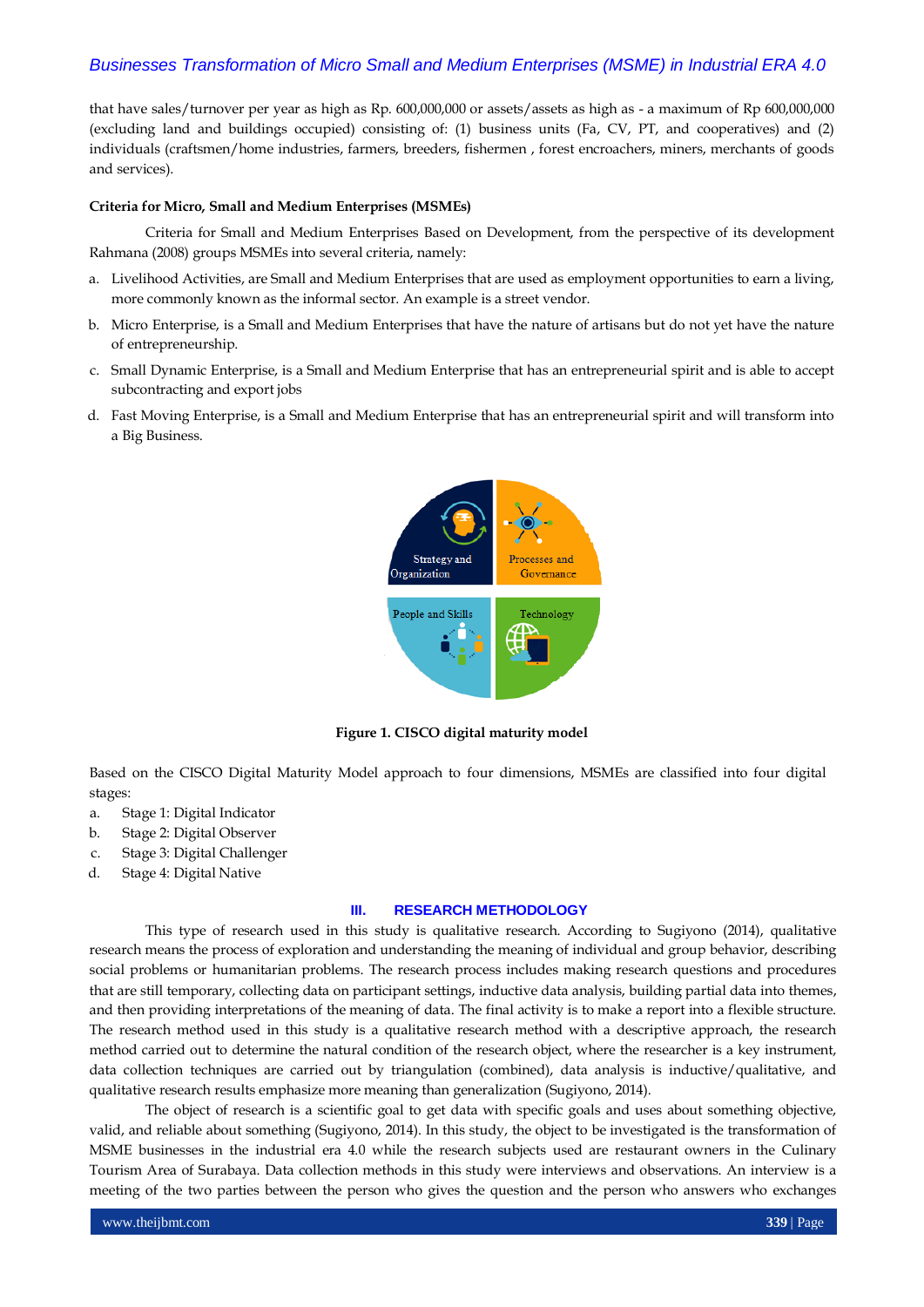information, so that it can be built on a particular topic.

The interview method used was a semi-structured interview, where the researcher had previously prepared a topic, a list of questions and interview guides before the interview was conducted (Sugiyono, 2014). The purpose of using semi-structured interviews in this study is to get more data, because researchers can develop interview guidelines according to the problems found. While observation is a data collection technique used to compare data obtained through interviews with the original situation (Sugiyono, 2014). The sampling technique used in this study is nonprobability sampling with purposive sampling technique, namely the sampling technique of data sources with certain considerations (Sugiyono, 2014). The consideration or criteria used by researchers to select sources in the study are the owners of each restaurant owner in the Culinary Tourism of Surabaya.

Validity in qualitative research is called authenticity or authenticity, which is honest, fair, balanced, and appropriate based on the perspective of the individual or subject concerned. While reliability in qualitative research is the level of concordance between the data or the description presented by the subject and the actual condition (Hardiansyah, 2011). The validity test used in this research is the triangulation of sources, which is a technique used to test the credibility of the data by checking the data that has been obtained through several sources (Sugiyono, 2014). The reason for using source triangulation techniques, because researchers want to get the views or opinions from different sources (restaurant owners, target consumers, and consumers) about the problem under study. Sugiyono (2014: 444) also explained that the reliability test in qualitative research was done by dependability testing conducted through an audit by researchers of the consistency of answers given by informants during data collection.

#### **IV. DISCUSSION**

According to Surabaya city government data, there are 42 Surabaya Culinary Tourism Centers scattered throughout Surabaya. Of 42 Culinary Tourism Centers. Researchers took 5 Surabaya Culinary Tourism Centers.

- 1. Deles Culinary Tourism Centers
- 2, RMI Culinary Tourism Centers
- 3. Semolowaru Culinary Tourism Centers
- 4. Taman Prestasi Culinary Tourism Centers
- 5. Bratang Binangun Culinary Tourism Centers

With the existence of dozens of Culinary Tourism Centers, it is necessary to have a digital-based development strategy. This needs to be done because of the digital era that requires special abilities for culinary tourism centers to adjust quickly to an era that relies on digital processes in business processes in all lines, including the Culinary Tourism Center business line.

From the CISCO dimension it can be explained the conditions of the Culinary Tourism Centers as follows:

### **a. Strategy and Organization**

Street vendors who are part of the Culinary Tourism Centers are culinary business people who do business in traditional ways. For the shopping process they come to the traditional market at night after the Culinary Tourism Centers are closed, then start cooking the menu in the early morning and then serve in the morning until the evening at the Culinary Tourism Centers. in the business process. With no digtalisation process, only some customers who happen to pass by and feel hungry are enjoying the atmosphere of Culinary Tourism Centers.

### **b. Processes and Governance**

Culinary Tourism Centers consist of street vendors who have a distinct menu of cuisine. Because these differences cause the supply chain system of the members of the Culinary Centers to have differences. But from the Researcher's interview to each member of the Culinary Tourism Centers, food businesses at the Culinary Tourism Centers in Surabaya do it traditionally. There is no digital or automation supply chain system. In their marketing they still carry out traditional processes that rely on word of mouth reaction. If the good word of mouth response, the Culinary Tourism Centers will be visited by visitors. If the reaction from the mouth is negative, it will also affect the quiet of the beneficiaries at the Culinary Tourism Center.

#### **c. People and Skills**

Humans, in this case the owners of street vendors and managers of Culinary Tourism Centers are the resources that determine the success or failure of a business. In interviews conducted by researchers on food booth owners at the Culinary Tourism Centers in Surabaya, it can be concluded that the street vendors and managers at the Culinary Tourism Centers do not have adequate literacy about online technology. With a low average education, they only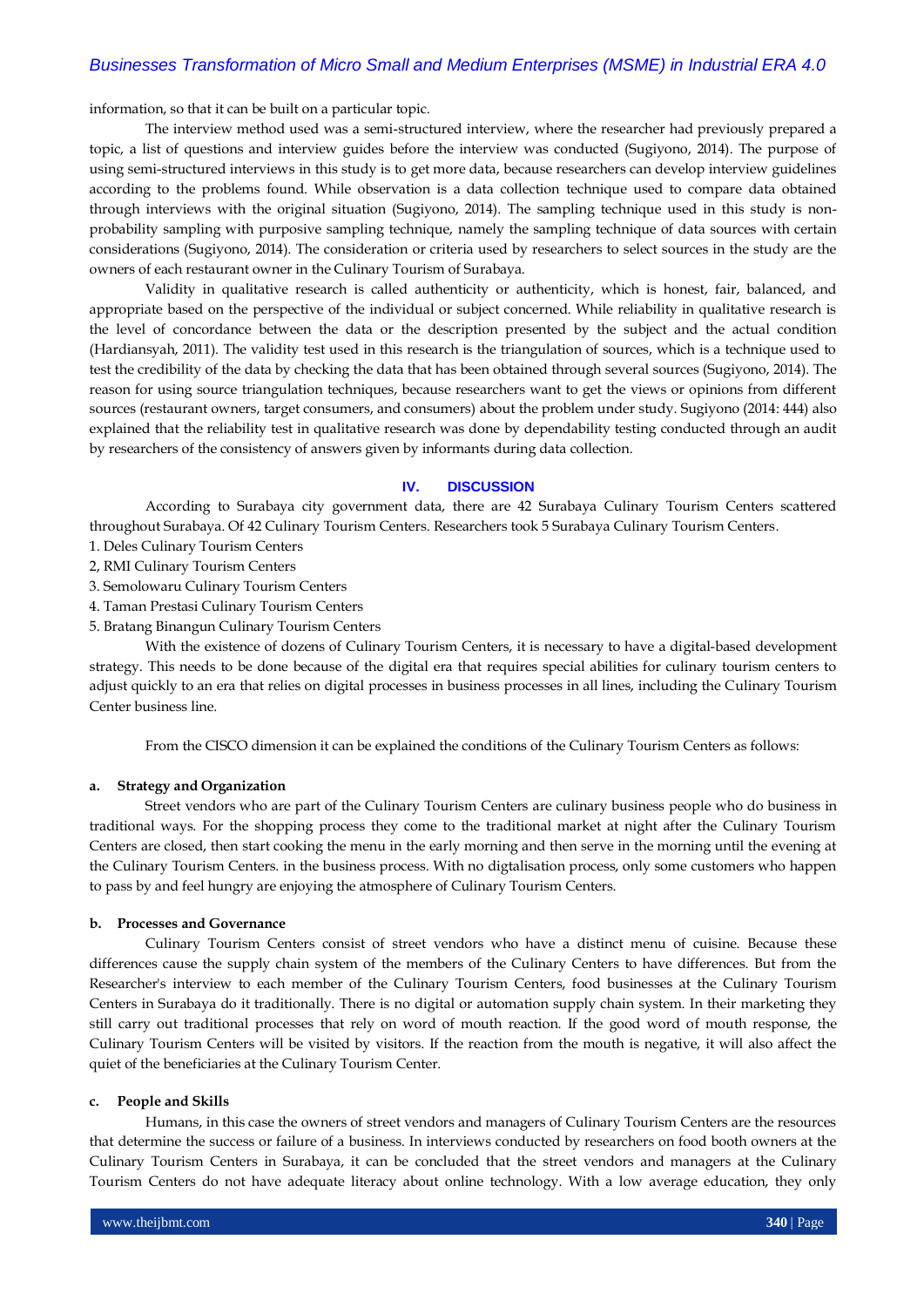depend on their ability culinary experience that they get from their experience without getting support to increase their literacy about technology.

Their inability to digitize and socialize the industry is low causing a slowdown in the development of culinary businesses which they hope can develop in the Culinary Tourism Centers. This continues to happen so that their perspective on the culinary business is still very simple and their services are still traditional.

### **d. Technology**

As an inevitable necessity, technology has a very important role for the sustainability of the Culinary Tourism Center business processes in Surabaya. In the current industrial era 4.0, who cannot adapt quickly will be eliminated. Likewise with the existence of Culinary Tourism Centers today. The Culinary Tourism Centers technology still has shortcomings. There is no information system that will encourage them to compete in the industrial era 4.0.



**Figure 2. CISCO Digitalization Stage**

From the perspective of CISCO based on the 4 dimensions that have been explained, the position of Culinary Tourism Centers in Surabaya lies in the position of phase 1, digital indifference. This is because the Culinary Tourism Centers are only limited to the gathering of street vendors facilitated by the city government in a Culinary Tourism Centers with weaknesses in terms of self-deception in the process of digitization in the industrial era 4.0.

### **CONCLUSIONS**

Culinary Tourism Centers are built with the hope of visitors not only enjoying the taste to satisfy the tongue but also the atmosphere visually. The big expectation of the Culinary Tourism Centers is the increasing number of visitors who will linearly increase the income of Culinary Tourism Centers members.

From the results of interviews conducted by researchers at Surabaya Culinary Tourism Centers. Then it can be concluded that the Culinary Tourism Centers in Surabaya still need a digitalization transformation strategy in order to compete in the fast-growing culinary business. New innovations are needed that can develop Culinary Tourism Centers into centers of community activities, especially communities around Surabaya Culinary Tourism Centers.

### **References**

- [1.] Cisco. (2009). Transforming Collaboration through Strategy and Architecture. [https://www.cisco.com/en/US/services/ps2961/ps2664/Transforming\\_Collaboration\\_through\\_Strategy\\_Arch](https://www.cisco.com/en/US/services/ps2961/ps2664/Transforming_Collaboration_through_Strategy_Architecture.pdf) [itecture.pdf](https://www.cisco.com/en/US/services/ps2961/ps2664/Transforming_Collaboration_through_Strategy_Architecture.pdf)
- [2.] Cook, R.A., Hsu, C.H.C., & Marqua, J.J. (2004). *Tourism: The Business of Hospitality and Travel (5th ed,).* New Jersey: Pearson
- [3.] Ferdinand, D.YY. & Ayu, S.A. (2019). Development of Customer Loyalty Convenience Stores in Wonokromo District Surabaya. *SSRG International Journal of Economics and Management Studies, 6(10): 52-55.*
- [4.] Ishak, E. (2005). *Peranan Informasi Bagi Kemajuan UKM*. Yogyakarta: Kedaulatan Rakyat
- [5.] Lusy & Devina, V. (2019. Analysis of Factors That Influence The Sustainability of Businesses of Micro Small And Medium Enterprises (MSMEs). *SSRG International Journal of Economics and Management Studies,* 6(10): 56-60.
- [6.] Meliala, A.S., Matondang, N. & Sari, R.M. (2014). Strategi Peningkatan Daya Saing Usaha Kecil dan Menengah(UKM) berbasis Kaizen. *Jurnal Optimasi Sistem Industri*, 13(2): 641-664
- [7.] Mochklas, M., & Hariri, A. (2019). Pemberdayaan Purna TKW (Tenaga Kerja Wanita) Kecamatan Solokuro, Lamongan. *Jurnal Pengabdian Pada Masyarakat*, *4*(4), 475-482.
- [8.] Mukarromah, S., Maro'ah, S. & Mochklas, M. (2019. Implementasi Strategi Bauran Pemasaran Dalam